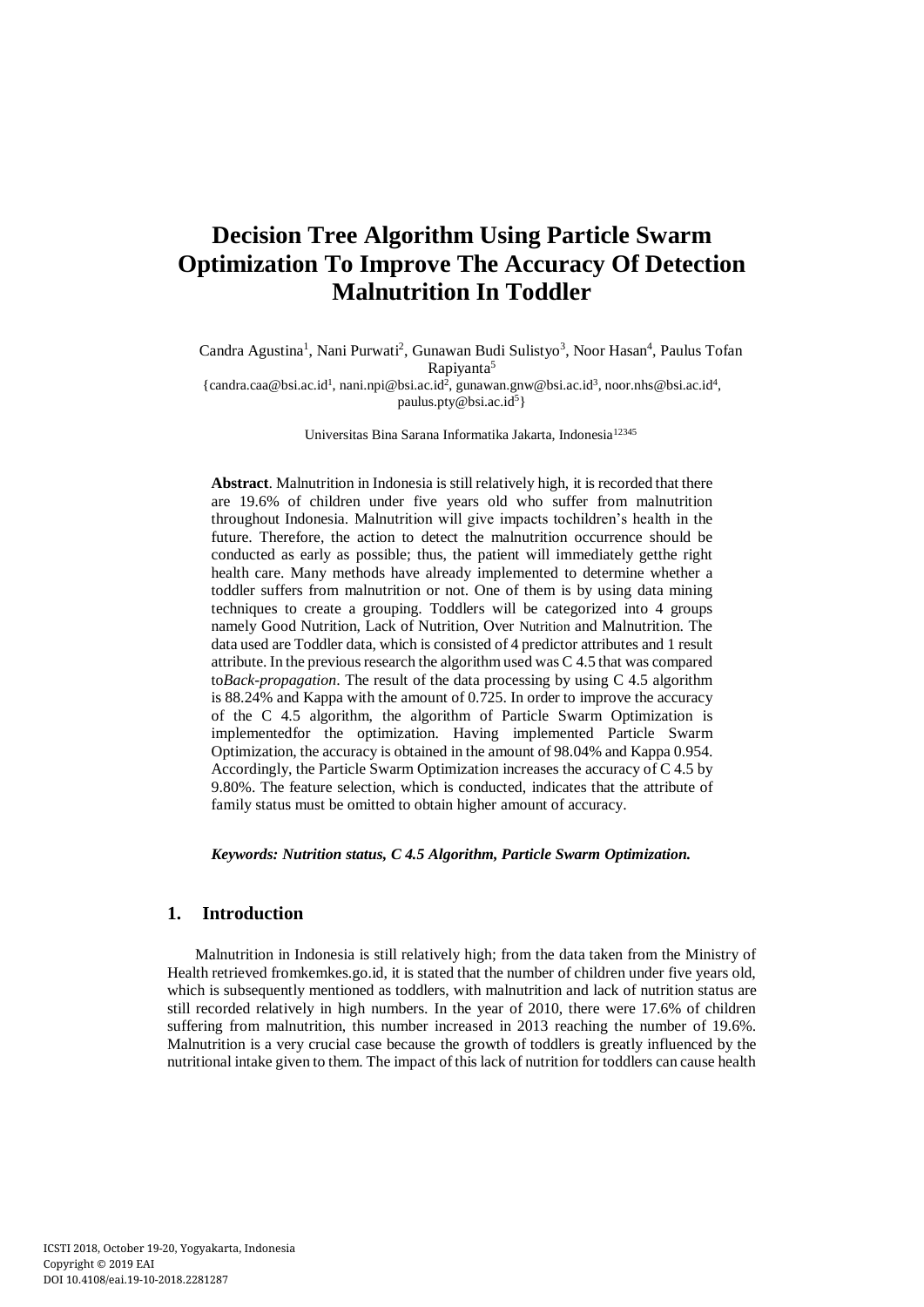problems in the future. The possible health problems that may occur are osteoporosis, heart diseases, diabetes of type 2, respiratory disorders, and obesity.[1]

The early action to detect this occurrence needsto be done, so that the case is not getting worse; therefore, it is necessary to develop the quickest and the most precise system for analyzing it. One of the proposed methods is by using machine learning based on data mining. It is expected that by implementing this new method, the malnutrition detection will be easily done so that the patients get immediate health care to prevent the bad impacts in the future.

#### **2. Nutrition Status**

The nutrition status is a visible result of a person resulting from the input and the excretion of the nutrients to the body. The nutritional substances of one's body are derived from the foods that are consumed based on the categories and indicators used. [2]. The nutritional status of the children can be measured by knowing their age, weight and height. These three variables can be presented with anthropometric standards (BB/U), (TB/U) and BB/TB). For more detail information, itis presented in Table 1.

| <b>Indicators</b> | <b>Nutritional Status</b> | Z-Score                 |
|-------------------|---------------------------|-------------------------|
|                   | Malnutrition              | $<$ -3.0 SD             |
| BB/U              | <b>Lack of Nutrition</b>  | $-3.0$ SD s/d $-2.0$ SD |
|                   | <b>Good Nutrition</b>     | $-2,0$ SD s/d $2,0$ SD  |
|                   | Over Nutrition            | $>2.0$ SD               |
|                   | Very Short                | $<$ -3 SD               |
| TB/U              | <b>Short</b>              | $-3.0$ SD s/d $-2.0$ SD |
|                   | Normal                    | $>= -2 SD$              |
| BB/TB             | Very thin                 | $< 3.0$ SD              |
|                   | Thin                      | $-3.0$ SD s/d $-2.0$ SD |
|                   | Normal                    | $-2,0$ SD s/d $2,0$ SD  |
|                   | Fat                       | $>2.0$ SD               |

Table 1. The Elaboration of Toddlers' Nutrition Status Categories [3]

BB/ U presents the weight of toddler at a certain age.

TB/ U presents the height of toddler at a certain age.

BB/ PB presents the weight of a toddler compared to the height of his body.

#### **3. Data Mining**

Data mining is a process for finding and reading the patterns based on the data; hence, it holds a function as a tool to help finding important information from the data [4]. The role of the descriptive data mining is to reveal the pattern of a set of data so that the user can easily interpret it. The predictive data mining uses several variables to estimate the value of other variables, for example classification, regression, etc[5]. Data mining is a part of Knowledge Discovery Data (KDD), which is a process of information that can be used by the users; moreover, the information has not previously known before and it is hidden in a group of data [6].

The stages of Knowledge Discovery Data process shown in Fig 1, consist of:

1. Data Selection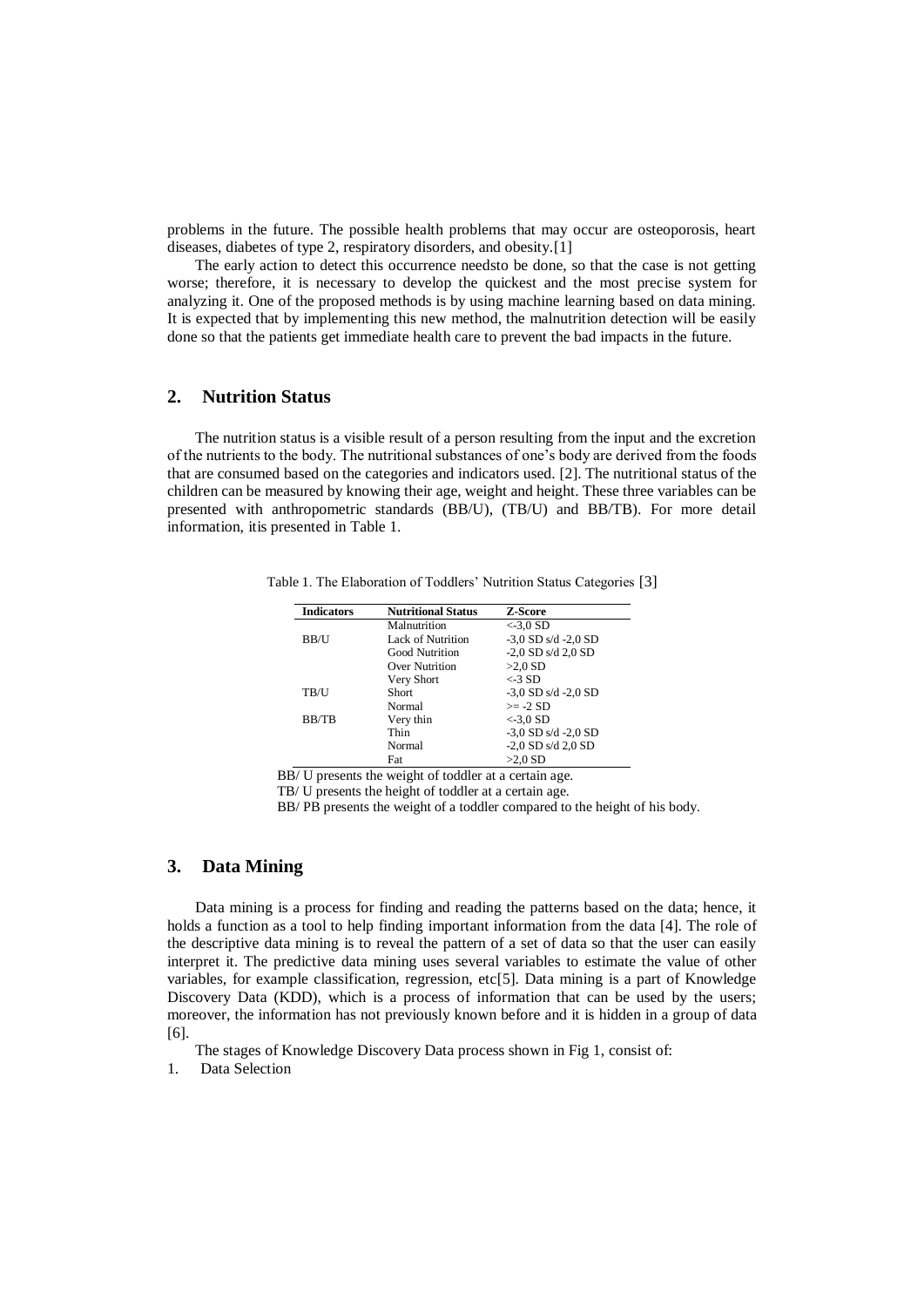In this stage, the user selecteda set of data that is available. The selected data will be used for data mining process. The data used is stored separately from the operational database.

- 2. Pre-processing / Cleaning The processes were done by removing repetitive data, examining the inconsistent data, and also creatingdata revision. In this process, the user also added existing data with data or other related information.
- 3. Transformation Coding This process is conducted by transforming the data used for research so that the data can be used in data mining.
- 4. Data Mining

In this stage the data is processed to search the patterns orthe information containing the patterns or the information by using a particular method.

5. Interpretation

From the data-mining step, the information pattern will be discovered which is then translated into a form that is more easily understood.[8]



**Fig 1**. Knowledge Discovery In Databases [7]

# **4. Algorithm C.45**

ID3 Algorithm has been previously known before the public knows C.45 Algorithm. Afterwards, Quinlan developed ID3 (Iterative Dichotomizer) and named it with C.45 Algorithm, a new algorithm that is based on supervised learning.

The C.45 algorithm is also called a decision tree because it has similar structure to a tree. The algorithm has an internal node to describe all attributes; the branches will describe the results of the attributes that are tested, while each of the leaves is presenting the class. The decision tree works from the top of the root. When it is used to process the tested data, for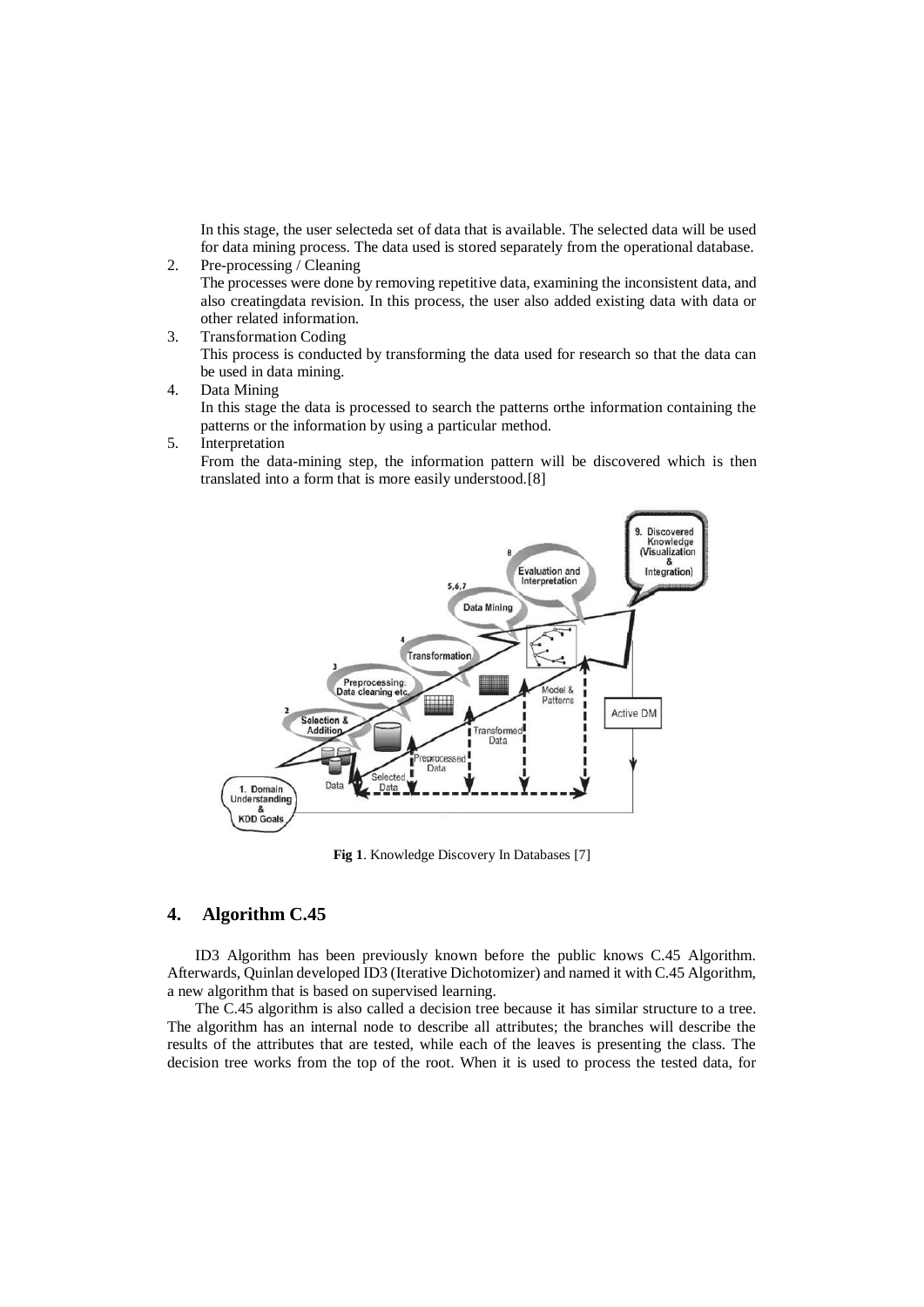example is X that is the previous X datais not known yet, then the decision tree works by tracing from the top of the root to the node at each value of the attribute in accordance with the data X tested, this means to check whether it has been appropriate or not with the rules of thedecision tree. Next the decision tree will predict the class of the tuple X.

- In implementing this algorithm there are several steps that are need to be done, namely:
- 1. Preparing Data Training This data is taken from the data that already exists and has been classified into certain class groups.
- 2. Determining Roots

The root is taken from the selected attribute by calculating the gain value of each attribute. The highest Gain value becomes the main root. In order to know the Gain value, we must know its Entropy value first. The formula for calculating entropy is presented as follows:

$$
Entropy(S = \sum_{i=1}^{n} -pi * \log_2 pi
$$
 (1)

Information:

- S : the set of cases
- A : attribute
- n : the number of partitions S
- pi : the proportion of Si towards S
- 3. Calculate the Gain Value

$$
Gain(S, A) = Entropy(S) - \sum_{i=1}^{n} \frac{|Si|}{|S|} * Entropy(Si)
$$
 (2)

Information:

- S : The set of cases
- A : attribute
- n : The number of attribute partition A
- |Si| : the number of cases on the
- i-th partition
- |S| : the number of cases in S
- 4. Repeat Step 2 until all tuples are partitioned
- 5. Partition process will stop if it experiences the following conditions: a. All tuples in node N get the same class.
	- b. All attributes are already partitioned.
	- c. There are no tuples in the empty branch.

# **5. Swarm Intelligence**

The Swarm Intelligence alsocalled,as Swarm Optimization Algorithm is an optimization method based on distributed agent that serves to solve a problem. Swarm Intelligence studied the behavior of a set of social organisms [9].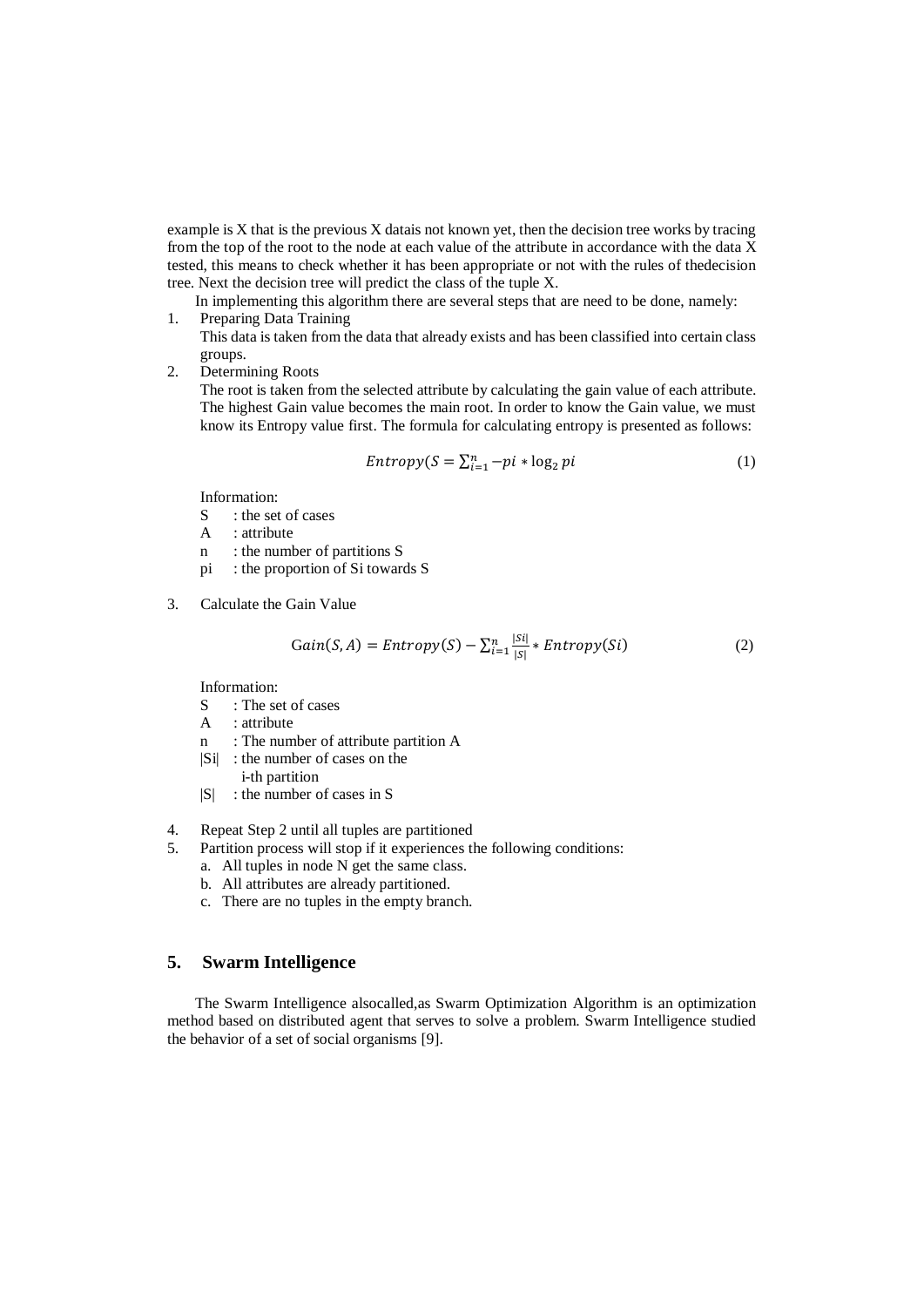# **6. Particle Swarm Optimization**

Particle Swarm Optimization is a simple model of the evolution theory that is based on principles derived from the behavior of a group of animals such as birds, fish as well as a bunch of bees in searching thesources of food. When they are firstly looking for food, they did not know where the location of the food source was, but the animals can finally reach the best locations of food sources by communicatingone another[10]

Particle Swarm Optimization has 3 steps that must be conducted, which are:

- 1. Evaluating the fitness values of the existing particles.
- 2. Renewing the value of fitness and the best individual position that is commonly called as global best.
- 3. Updating the speed and position of each particle.[9]

# **7. Research Metodology**

#### **7.1 Data Collection**

Toddler data was obtained from the previous research taken from Puskesmas Mranti Purworejo in 2014. The study was conducted towards the data of children aged 0-59 months, with the amount of number 261 toddlers. The attributes used are the names of children, gender, age, weight, height, economic status, nutritional status. Nutrition status is a class that will be determined based on other attributes.

#### **7.2 Research Framework**

The raw data is divided into 2 sections (Fig 2): There are 80% of training data and 20% of testing data. Then, C 45 algorithm processed the training data with the support of software Rapidminer. Afterwards,the validation is conducted by using data testing. The results obtained are in the form of accuracy level and kappa. Then, Particle Swarm Optimization algorithm is inserted into the model. The next stage is the reevaluation of the accuracy and Kappa.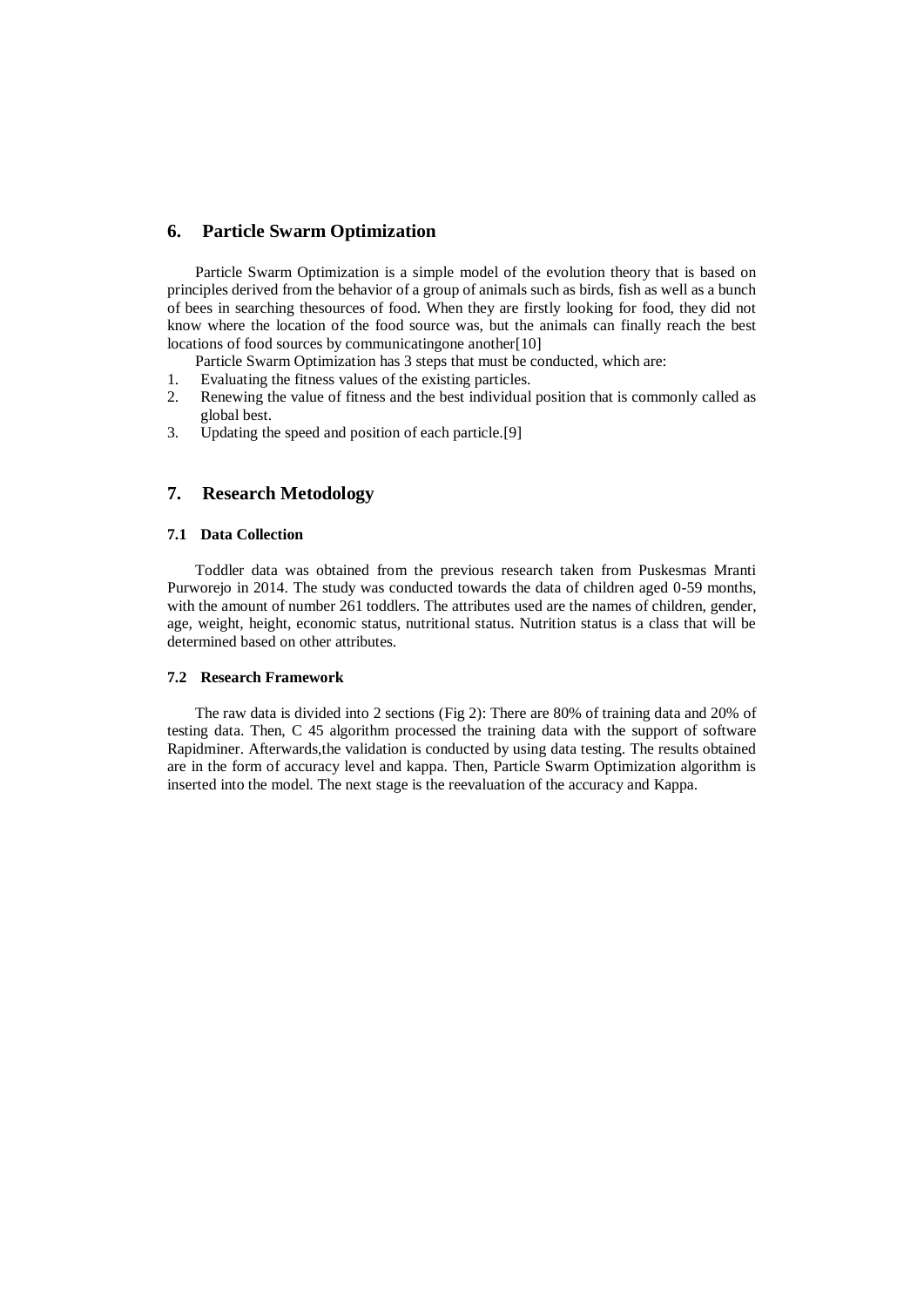



# **8. Experimental Result**

# **8.1 C.45 Algorithm Implementation**

The software used is Rapidminer and it is designed as follows in Fig 3



**Fig 3**. C.45 Design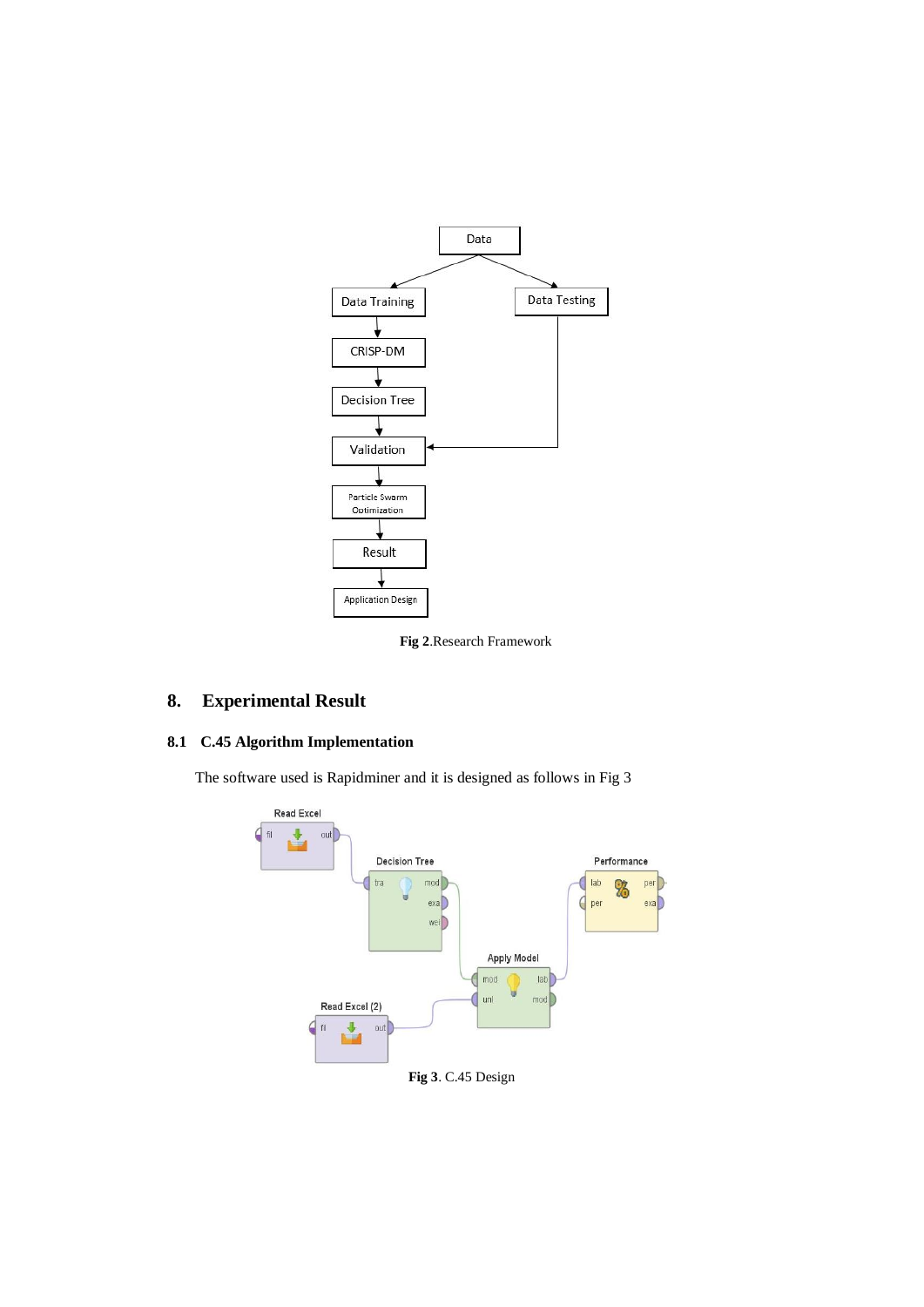The results of the data processing using Algorithm C.45 is presented in Table 2 [11].

|              | True | True    | True | True |
|--------------|------|---------|------|------|
|              | Good | Lack of | Over | Bad  |
| Pred Good    | 35   |         |      |      |
| Pred Lack of |      |         | 0    |      |
| Pred Over    |      |         |      |      |
| Pred Bad     |      |         |      |      |

Table 2. Confusion Matrix C.45

From the Table 2, it can be obtained the following results:

- 1. The accuracy rate reaches 88.24% and Kappa reaches 0.725
- 2. From the total 38 toddlers who are predicted to be good-nutrition, apparently,35 of them are well-predicted, but there are 2 toddlers belong to the group lack of nutrition and 1 toddler belongs to over nutrition, this means that the accuracy reaches 92.11%
- 3. From the total of 9 toddlers who are predicted to be lack of nutrition,all of them belong to the right group as the prediction, so the accuracy is 100%
- 4. One toddler who is predicted belongs to the over nutrition, apparently belongs to the good nutrition in fact. It means that the accuracy rate is 0%
- 5. From the total of 3 toddlers who are predicted to suffer malnutrition, 2 of them belong to the lack of nutrition class and 1 toddler is correctly predicted belongs to the malnutrition class. Thus, the accuracy obtained is 33.33%

#### **8.2 The Application of Particle Swarm Optimization**

The design in Rapidminer can be described in Fig 4, Fig 5 and Fig 6



**Fig 5**. Optimize Weights (PSO)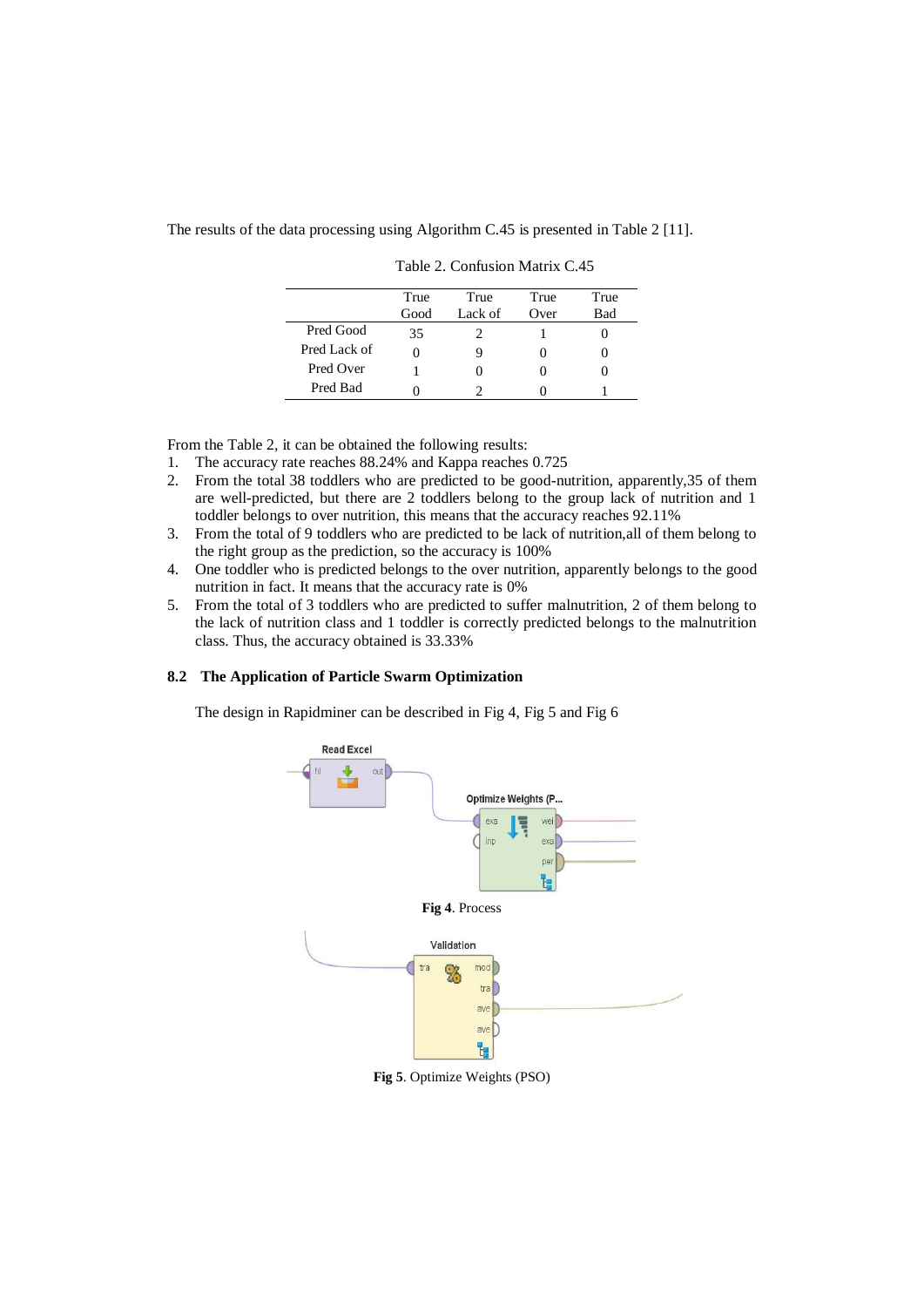

**Fig 6**. Validation

Data processing is done using rapidminer software, modeling is carried out according to figures 4,5, and 6. The first time the training data is connected to optimize weight, then the validation weight is included in the optimize weight menu. Validation will contain 2 windows, training data and testing data. In the training data window, a decision tree model is entered, while window 1 is shown in Figure 6. Results obtained in Table 3

Table3. Confusion Matrix C 45 based on Particle Swarm Optimization

|              | True | True    | True | True |
|--------------|------|---------|------|------|
|              | Good | Lack of | Over | Bad  |
| Pred Good    | 36   |         |      |      |
| Pred Lack of |      | 12      |      |      |
| Pred Over    |      |         |      |      |
| Pred Bad     |      |         |      |      |

The table data processing with C.45-based Particle Swarm Optimization yields accuracy of 98.04% and Kappa 0.954.

- 1. From the total 37 toddlers who are predicted to be good-nutrition, apparently 36 of them are well predicted, but there is 1 toddler belongs to the lack of nutrition group, it means that the accuracy reaches 97.30%
- 2. The toddlers who are predicted to be lack of nutritionare 12 toddlers and the results are accurate, all of them belong to the right group and the accuracy is 100%.
- 3. The toddlers who are predicted to be over nutrition is 1 toddler and the result is accurate, it gains 100% accuracy.
- 4. The toddlers who are predicted to be malnutrition is 1 toddler and the result is accurate, it obtains 100% accuracy.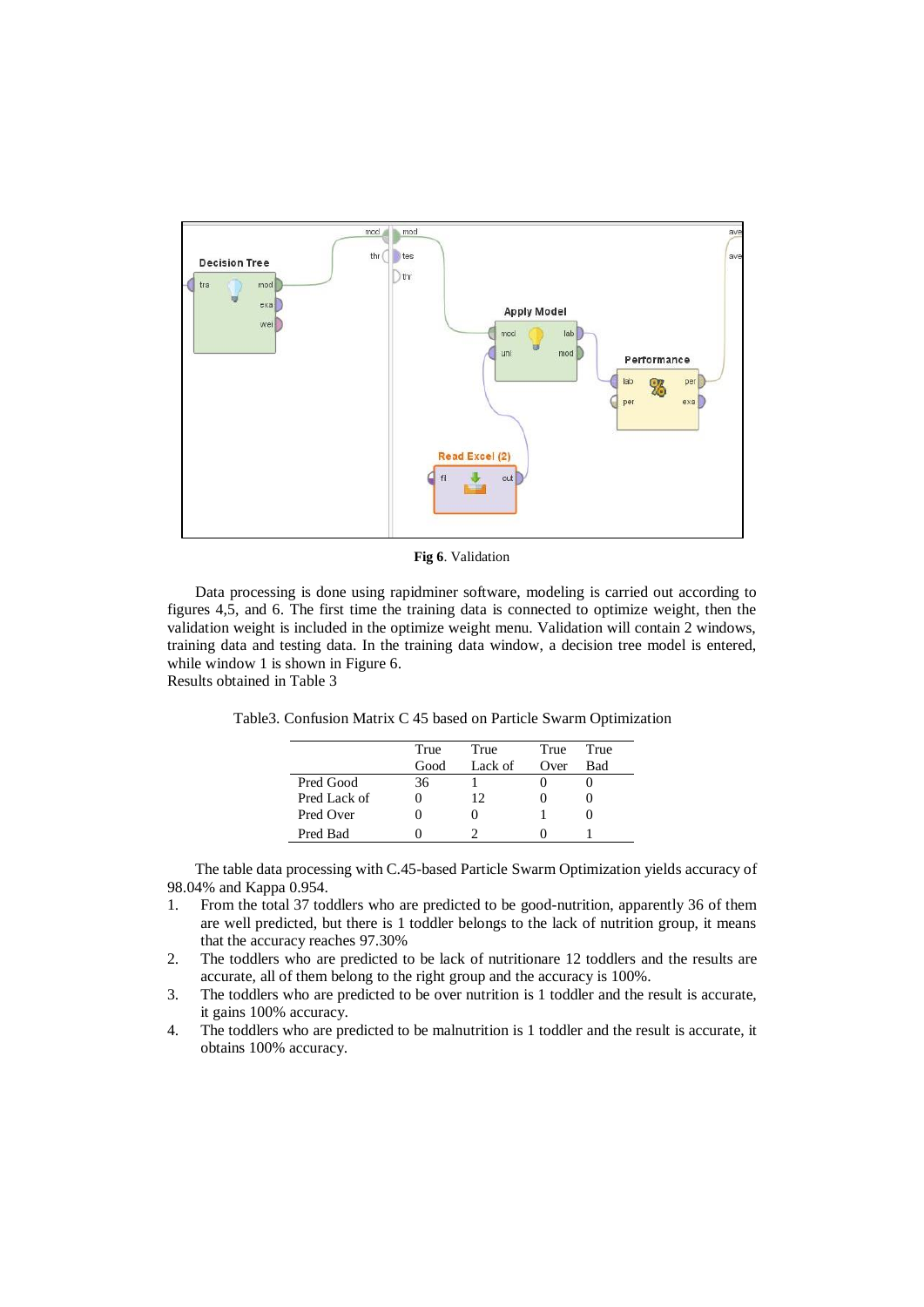- 5. From the total 36 toddlers with good status, all of them have been predicted belong to the good group.
- 6. From the total of 13 Toddlers with lack of nutrition status, there is 1 toddler who is incorrectly predicted.

The comparison of C 45 algorithm result and C 4.5 PSO can be seen in Table 4:

Table 4. Algorithm Comparison

| <b>Algorithm</b> | Accuracy | Kappa |
|------------------|----------|-------|
| C4.5             | 88,24%   | 0.725 |
| $C4.5 - PSO$     | 98,04%   | 0.954 |

The result of the weighing process of the attribute is presented in the table 5.

| <b>Attribute</b> | Weight |
|------------------|--------|
| JK               | 0,762  |
| <b>BB</b>        | 0,854  |
| H                |        |
| SК               | 0,096  |
|                  |        |

Table 5. PSO Result

The family status attribute is removed because it only weighs 0.096.

# **8.3 Application Design**

Use Case shown in figure 7.



**Fig 7**. Use Case

User input the form in the application, such as sex, weight, and age, then click the process button. The system processes the data, and show the result. Or the user can click the clear button to clear the textbox.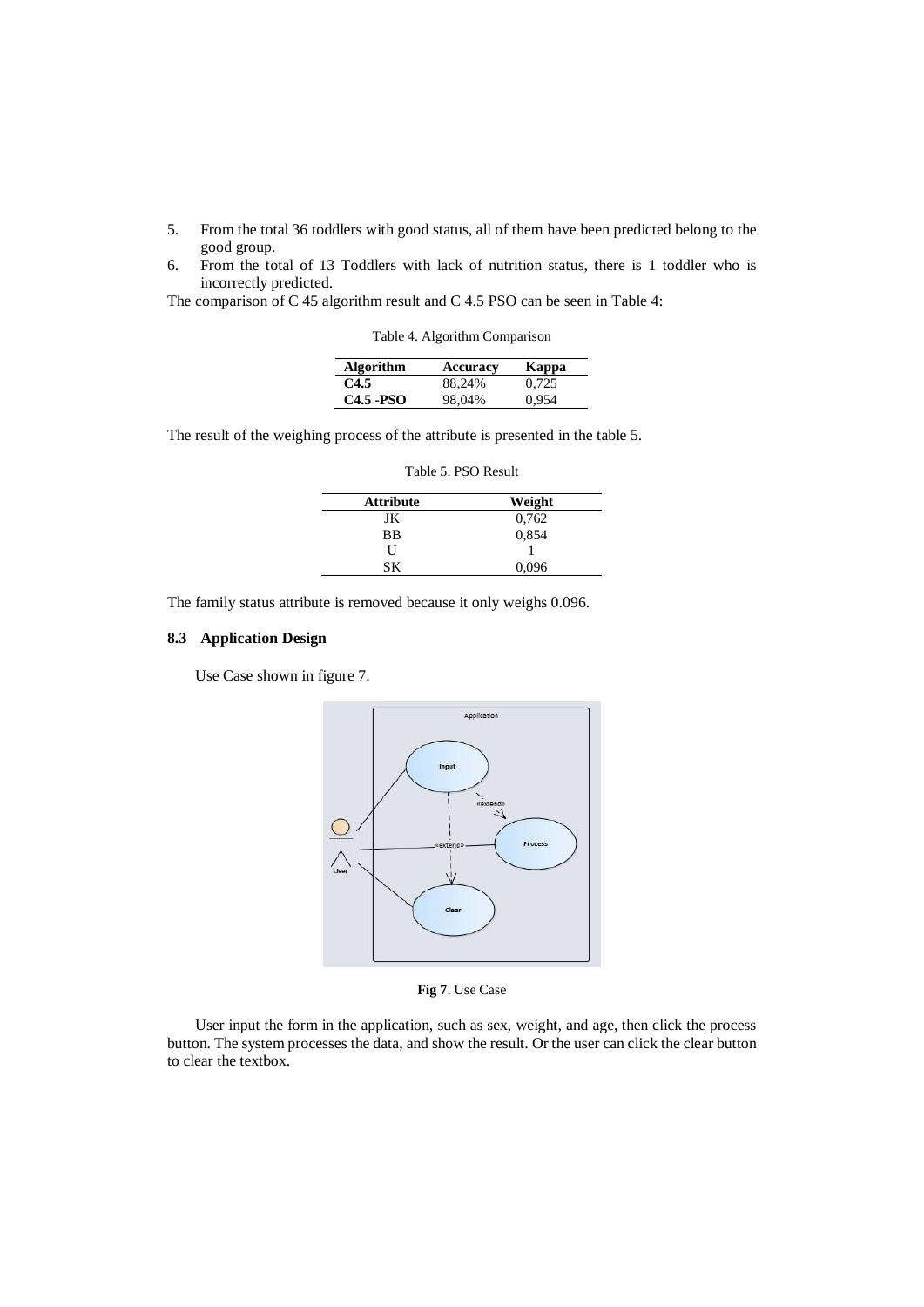Table 6 Scenario Use Case

| User              | System                |
|-------------------|-----------------------|
| 1. User Input Sex |                       |
| 2. Input weight   |                       |
| 3. Input Age      |                       |
| 4. Click Process  |                       |
|                   | 5. Process the data   |
|                   | 6. Display The Status |
| 7. Click Clear    |                       |
|                   | Clear Text Box<br>8.  |

User Interface shown in figure 8.

| Sex           | <b>O</b> Female O Male |
|---------------|------------------------|
| Weight        | Kg                     |
| Age           | Month                  |
| <b>Status</b> |                        |

**Fig 10**. User Interface Design

The Application is built using Visual Basic Programming. The application can be improved at any software such as Android platform.

## **9. Conclusion**

According to this research, it can be summed up that Particle Swarm Optimization is able to increase the accuracy of Decission Tree with the amount of 9.80%. The weighing result shows the family status attribute is worth 0.096 meaning that it must be omitted from Data Set to improve the accuracy.The application can display the result in short time.

It suggested for further research to implement other optimization algorithm in order to find the highest accuracy.